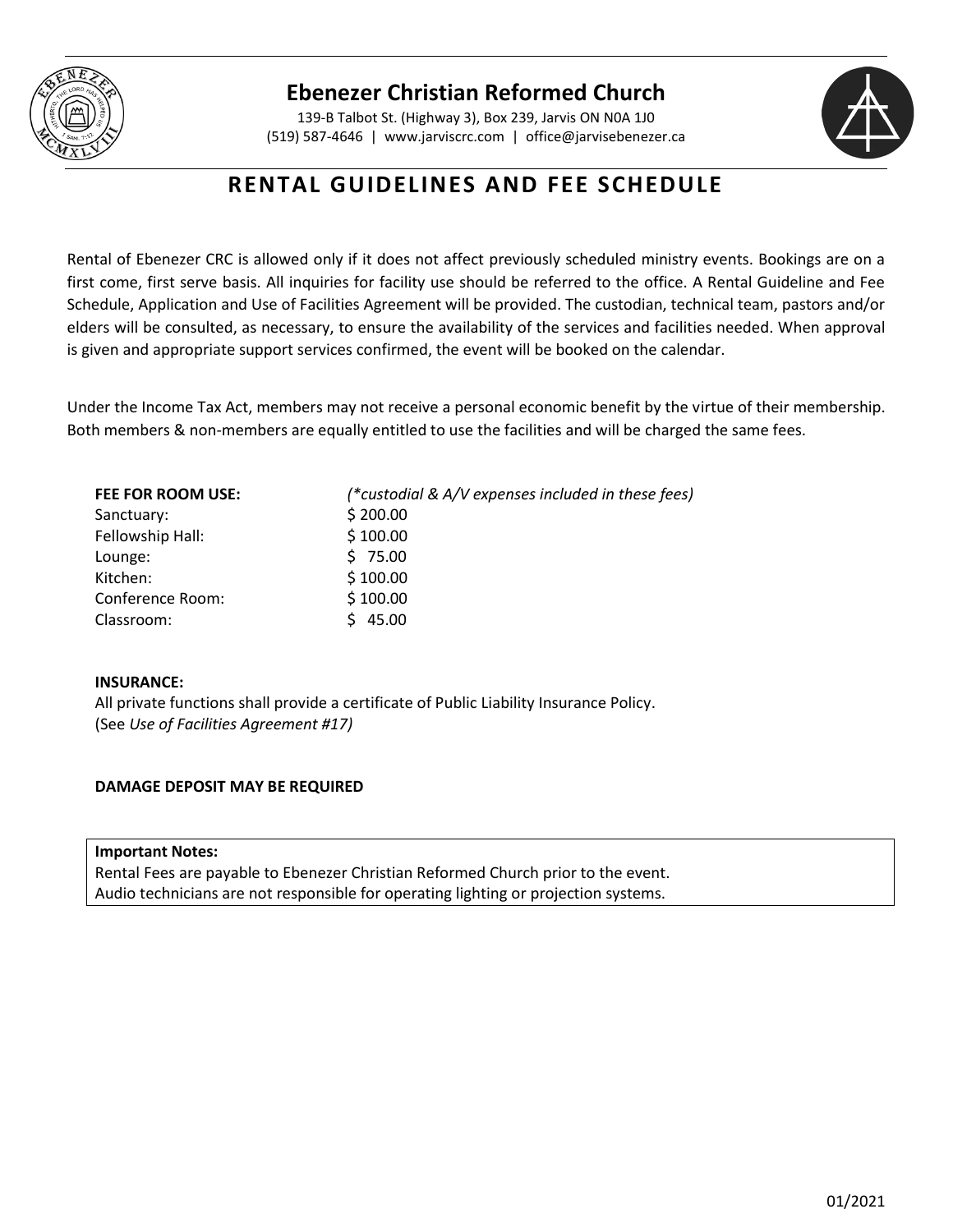

## **Ebenezer Christian Reformed Church**

139-B Talbot St. (Highway 3), Box 239, Jarvis ON N0A 1J0 (519) 587-4646 | [www.jarviscrc.com](http://www.jarviscrc.com/) | [office@jarvisebenezer.ca](mailto:office@jarvisebenezer.ca)



# **APPLICATION FOR CHURCH USE**

| Name:                                                                                                                                                                                                                                                                                                                                                          |                                                     |                                 |  |
|----------------------------------------------------------------------------------------------------------------------------------------------------------------------------------------------------------------------------------------------------------------------------------------------------------------------------------------------------------------|-----------------------------------------------------|---------------------------------|--|
| Address:                                                                                                                                                                                                                                                                                                                                                       |                                                     |                                 |  |
| Phone:                                                                                                                                                                                                                                                                                                                                                         | Email:                                              |                                 |  |
| Today's Date:                                                                                                                                                                                                                                                                                                                                                  | Date to be Used:                                    |                                 |  |
| Time of Event:                                                                                                                                                                                                                                                                                                                                                 | Rooms to be Used:<br>(Specify if Nursery is needed) | Sanctuary                       |  |
| <b>Arrival Time:</b>                                                                                                                                                                                                                                                                                                                                           | Fellowship Hall                                     | Lounge                          |  |
| Number of People:                                                                                                                                                                                                                                                                                                                                              | Kitchen                                             | Kitchen                         |  |
| Person Responsible:                                                                                                                                                                                                                                                                                                                                            | Conference Room                                     |                                 |  |
| Key/Lock-Up Arrangements:                                                                                                                                                                                                                                                                                                                                      | Systems to be Used:                                 |                                 |  |
|                                                                                                                                                                                                                                                                                                                                                                | Audio (Mics/Speakers)                               | Visual (Screen/Video)<br>$\Box$ |  |
| (NOTE: Renters are responsible for own set-up & to return the room/s as they<br>Equipment Needed (tables, chairs, etc.):<br>$\mathcal{L}$ , and the state of the state of the state of the state of the state of the state of the state of the state of the state of the state of the state of the state of the state of the state of the state of the state o |                                                     |                                 |  |

*found it, as well as launder dish towels, dish cloths and table cloths used.)*

#### Purpose of Event / Anticipated Activities:

| <b>OFFICE USE ONLY:</b>                                                | <b>FEE SCHEDULE &amp; ROOM CHARGES:</b>         |   |
|------------------------------------------------------------------------|-------------------------------------------------|---|
| Notes:                                                                 | Sanctuary (\$200)                               |   |
|                                                                        | Fellowship Hall (\$100)                         |   |
|                                                                        | Lounge (\$75)                                   |   |
|                                                                        | Kitchen (\$100)                                 |   |
| (Bookkeeper to disperse payments to appropriate                        | Conference Room (\$100)                         |   |
| individuals: Custodian, A/V Technicians, etc.)                         |                                                 |   |
|                                                                        | <b>TOTAL CHARGES:</b>                           |   |
| Date:                                                                  | <b>AMOUNT PAID:</b>                             | Ş |
| Insurance Certificate Attached?<br>$\Box$ Yes<br>$\Box$ Not Applicable | $\Box$ Other:                                   |   |
| $\Box$ Office Copy<br>$\Box$ Applicant Copy                            | $\Box$ Custodian Copy<br>$\Box$ Bookkeeper Copy |   |